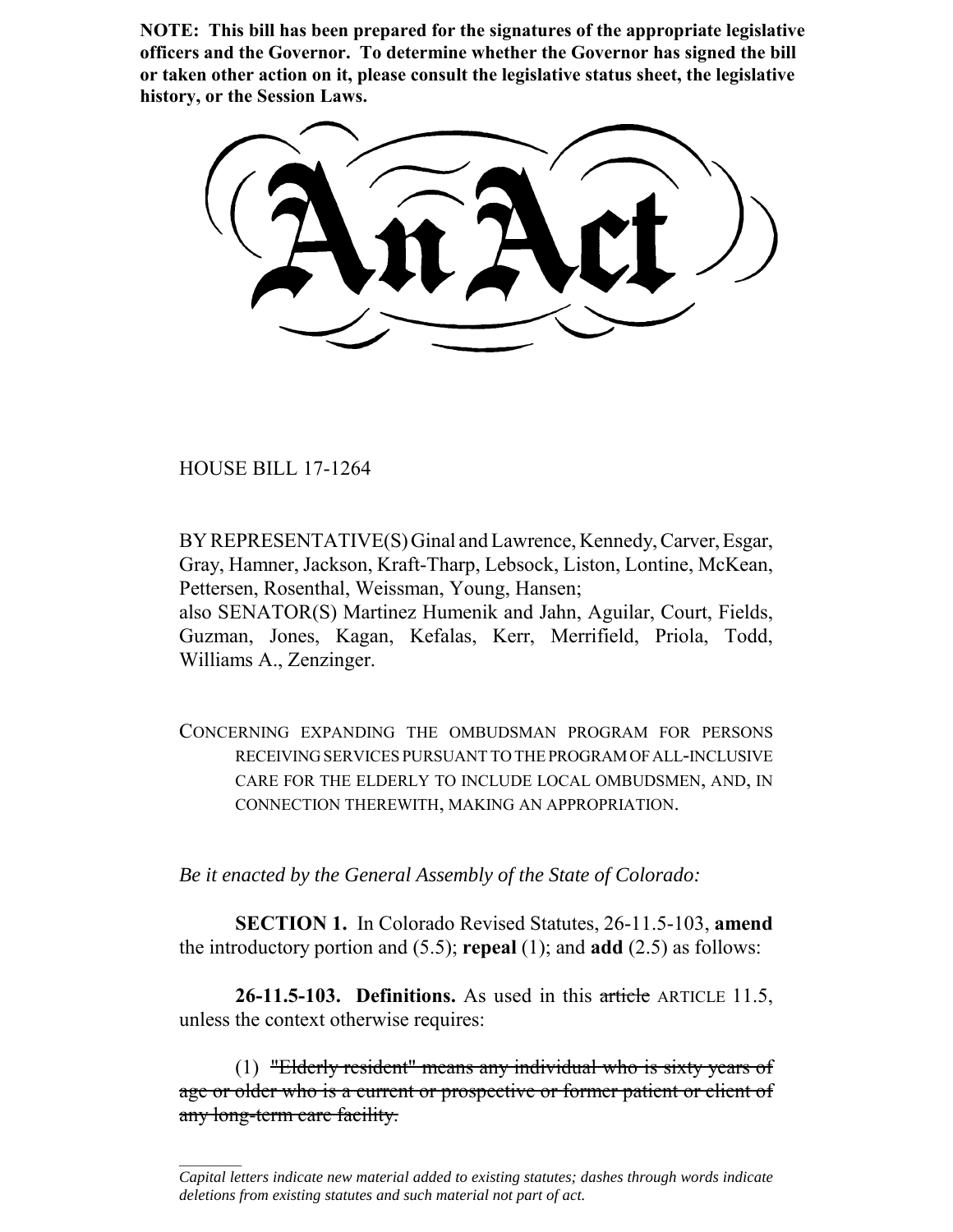(2.5) "LOCAL PACE OMBUDSMAN" MEANS THE PERSON OR PERSONS TRAINED AND DESIGNATED AS QUALIFIED BY THE STATE PACE OMBUDSMAN TO SERVE IN AREAS OF THE STATE WHERE PACE PROGRAMS ARE OPERATED AND TO ACT AS A REPRESENTATIVE OF THE OFFICE OF THE STATE PACE OMBUDSMAN.

(5.5) "PACE participant" means any individual who is a current or prospective or former patient or client of PARTICIPANT IN any PACE program in the state.

**SECTION 2.** In Colorado Revised Statutes, 26-11.5-104, **amend** (3) as follows:

**26-11.5-104. Creation of state and local long-term care and PACE ombudsman programs.** (3) Local LONG-TERM CARE AND PACE ombudsman programs shall be established statewide. Such programs shall be operated by the state department under contract, grant, or agreement between the state department and a public agency or an appropriate private nonprofit organization. Personnel of local LONG-TERM CARE OMBUDSMAN programs shall MUST be trained and designated as qualified representatives of the office in accordance with section 26-11.5-105 (1)(b). PERSONNEL OF LOCAL PACE OMBUDSMAN PROGRAMS MUST BE TRAINED AND DESIGNATED AS QUALIFIED REPRESENTATIVES OF THE OFFICE IN ACCORDANCE WITH SECTION 26-11.5-113 (1)(a.5).

**SECTION 3.** In Colorado Revised Statutes, 26-11.5-105, **amend**  $(1)(a)$  as follows:

**26-11.5-105. Duties of state long-term care ombudsman.** (1) In addition to such other duties and functions as the state department may allocate to the office, the state long-term care ombudsman shall have the following duties and functions in implementing a statewide long-term care ombudsman program:

(a) (I) Establish statewide policies and procedures for operating the state long-term care ombudsman program including procedures to identify, investigate, and seek the resolution or referral of complaints made by or on behalf of any elderly resident related to any action, inaction, or decision of any provider of long-term care services or of any public agency, including

PAGE 2-HOUSE BILL 17-1264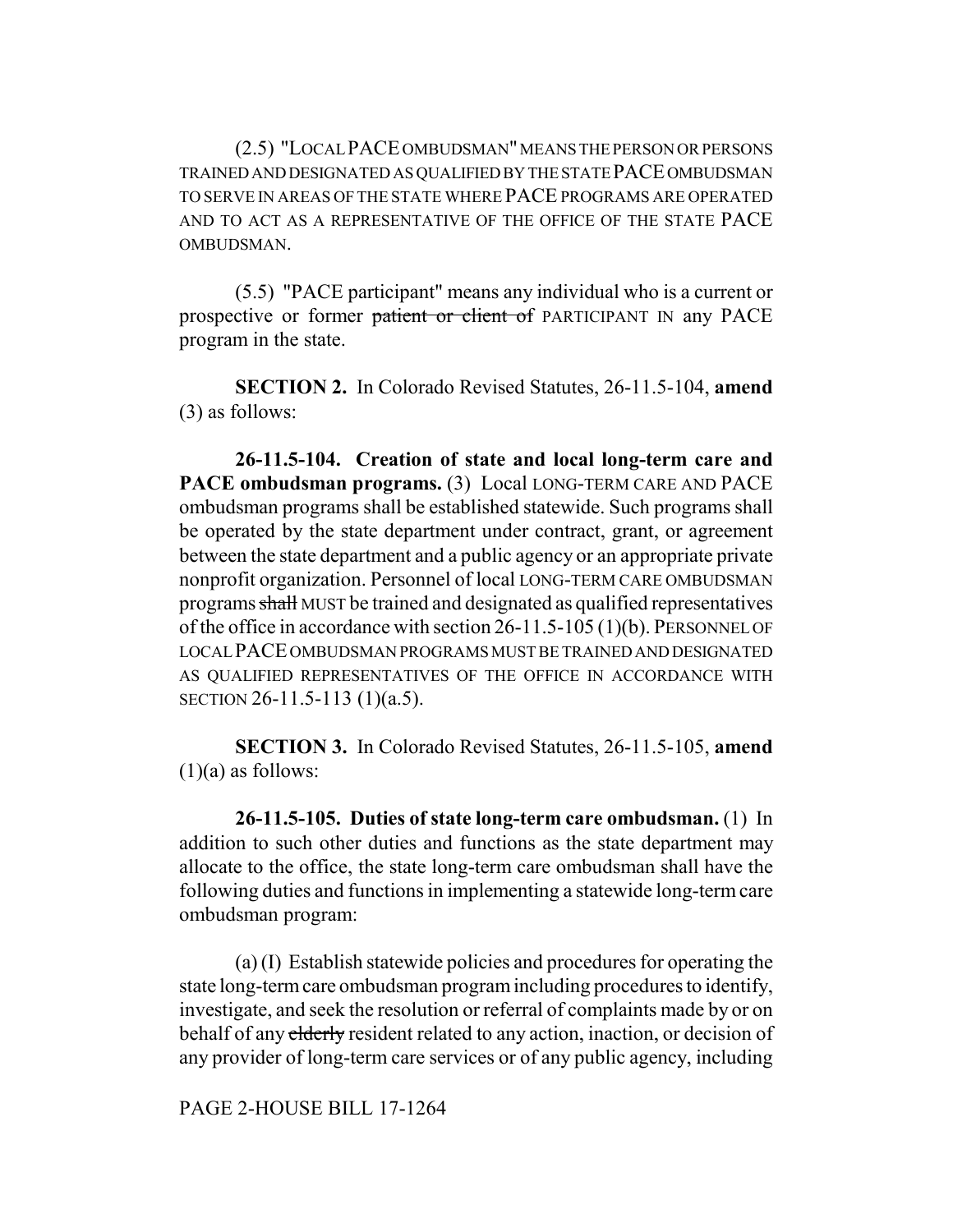the state department of human services and county departments of social services, that may adversely affect the health, safety, welfare, or rights of such elderly THE resident.

(II) The policies and procedures adopted pursuant to subparagraph (**I)** of this paragraph (a) SUBSECTION  $(1)(a)(I)$  OF THIS SECTION may be applied to complaints by or on behalf of any resident of a long-term care facility where the provision of ombudsman services will either benefit elderly residents of the facility involved in the complaint or elderly residents of long-term care facilities in general, or where ombudsman service is the only viable avenue of assistance available to the resident and such service will not significantly diminish the program's effort on behalf of elderly residents.

**SECTION 4.** In Colorado Revised Statutes, **amend** 26-11.5-106 as follows:

**26-11.5-106. Local ombudsmen - representatives of office.** (1) A local ombudsman OR A LOCAL PACE OMBUDSMAN, whether an employee or volunteer of a local ombudsman program, shall be IS considered a representative of the office for the purposes of carrying out policies and procedures adopted by the state long-term care ombudsman OR STATE PACE OMBUDSMAN in accordance with this article ARTICLE 11.5, but only upon the completion of training and designation as a qualified representative by the state long-term care ombudsman OR STATE PACE OMBUDSMAN. As a representative of the office, a local ombudsman OR A LOCAL PACE OMBUDSMAN shall follow rules and regulations of the state department and policies and procedures established by the state long-term care ombudsman OR STATE PACE OMBUDSMAN.

(2) Each local ombudsman OR LOCAL PACE OMBUDSMAN shall carry an identification card issued annually and signed by the state long-term care ombudsman OR STATE PACE OMBUDSMAN and shall, upon the request of a supervisory staff member of a facility, present such card in order to obtain access to residents and records of such facility.

**SECTION 5.** In Colorado Revised Statutes, 26-11.5-107, **amend** (3) as follows:

**26-11.5-107. Notice of ombudsman services.** (3) Every PACE

PAGE 3-HOUSE BILL 17-1264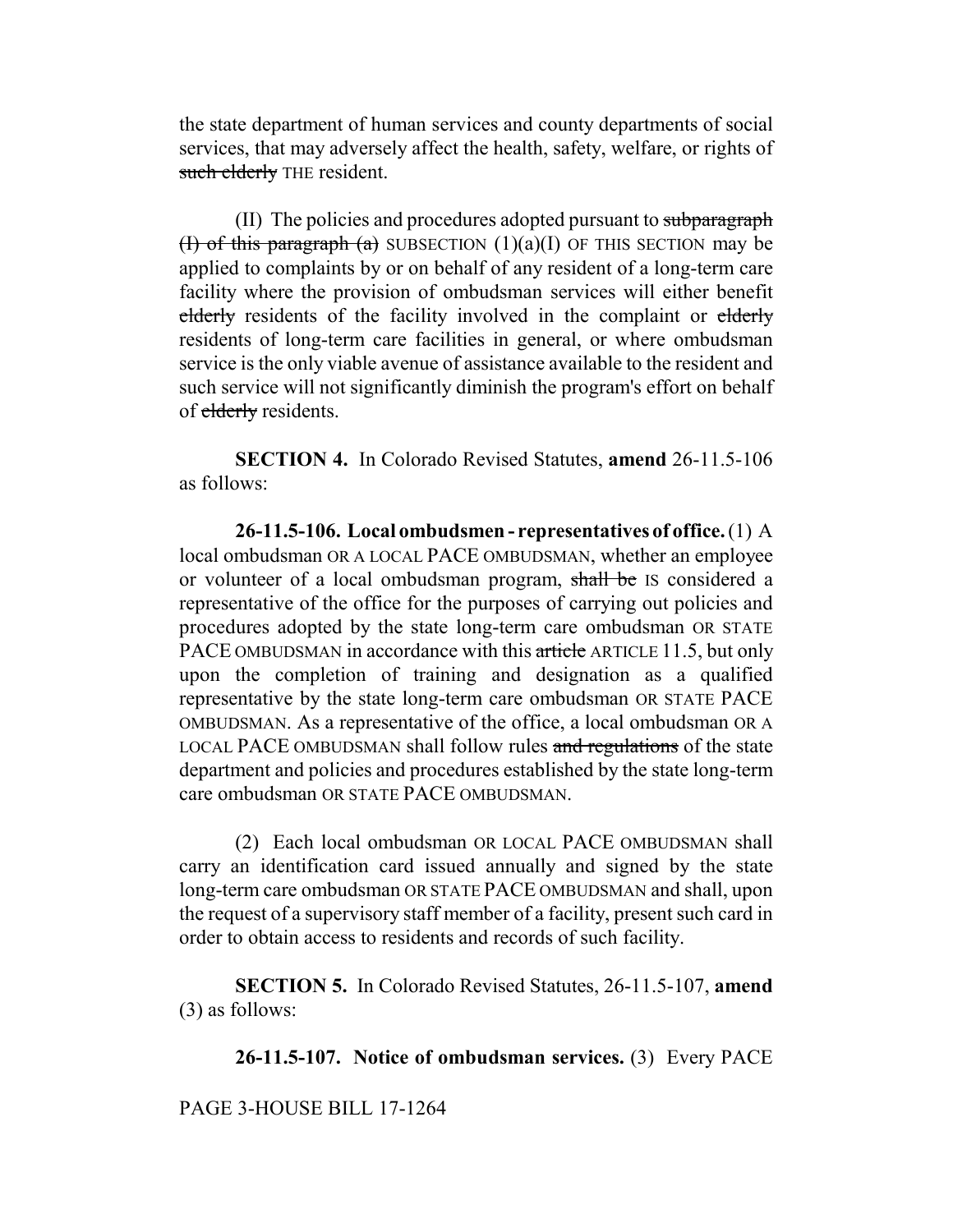program shall post in a conspicuous place at all PACE facilities and provide to all PACE participants, in writing, a notice with the name, address, and phone number of the STATE PACE ombudsman, or his or her designee, AND THE NAME, ADDRESS, AND PHONE NUMBER OF THE NEAREST LOCAL PACE OMBUDSMAN. The state PACE ombudsman shall provide the notice to be posted by the PACE program.

**SECTION 6.** In Colorado Revised Statutes, 26-11.5-108, **amend** (1); and **repeal** (2.5) as follows:

**26-11.5-108. Access to facility - residents - records confidentiality.** (1) An A LONG-TERM CARE ombudsman OR PACE OMBUDSMAN, upon presenting a long-term care OR PACE ombudsman identification card, shall MUST have immediate access to a long-term care facility, PACE CENTER, OR PARTICIPANT'S RESIDENCE and to its residents OR PARTICIPANTS eligible for ombudsman services pursuant to this article ARTICLE 11.5 for the purposes of effectively carrying out the provisions of this article ARTICLE 11.5.

(2.5) An ombudsman, upon presenting a state PACE ombudsman identification card, shall have immediate access to a PACE program or facility and to its PACE participants for the purposes of effectively carrying out the provisions of this article.

**SECTION 7.** In Colorado Revised Statutes, 26-11.5-109, **amend**  $(4)(a)$  as follows:

**26-11.5-109. Interference with ombudsmen prohibited - civil penalty.** (4) (a) Any person listed in  $\frac{\partial}{\partial x}$  paragraphs (a), (b), (c), and (d) of subsection (2) SUBSECTIONS  $(2)(a)$ ,  $(2)(b)$ ,  $(2)(c)$ , AND  $(2)(d)$  of this section, or any person acting on such person's behalf, including the state or a local LONG-TERM CARE ombudsman OR THE STATE OR A LOCAL PACE OMBUDSMAN, may file a complaint with the department of human services against any person who violates subsection (1) or (2) of this section. The said department shall investigate such a complaint and, if there is sufficient evidence of a violation, shall be IS authorized to assess, enforce, and collect the appropriate penalty set forth in subsection (3) of this section.

**SECTION 8.** In Colorado Revised Statutes, **amend** 26-11.5-110 as follows:

PAGE 4-HOUSE BILL 17-1264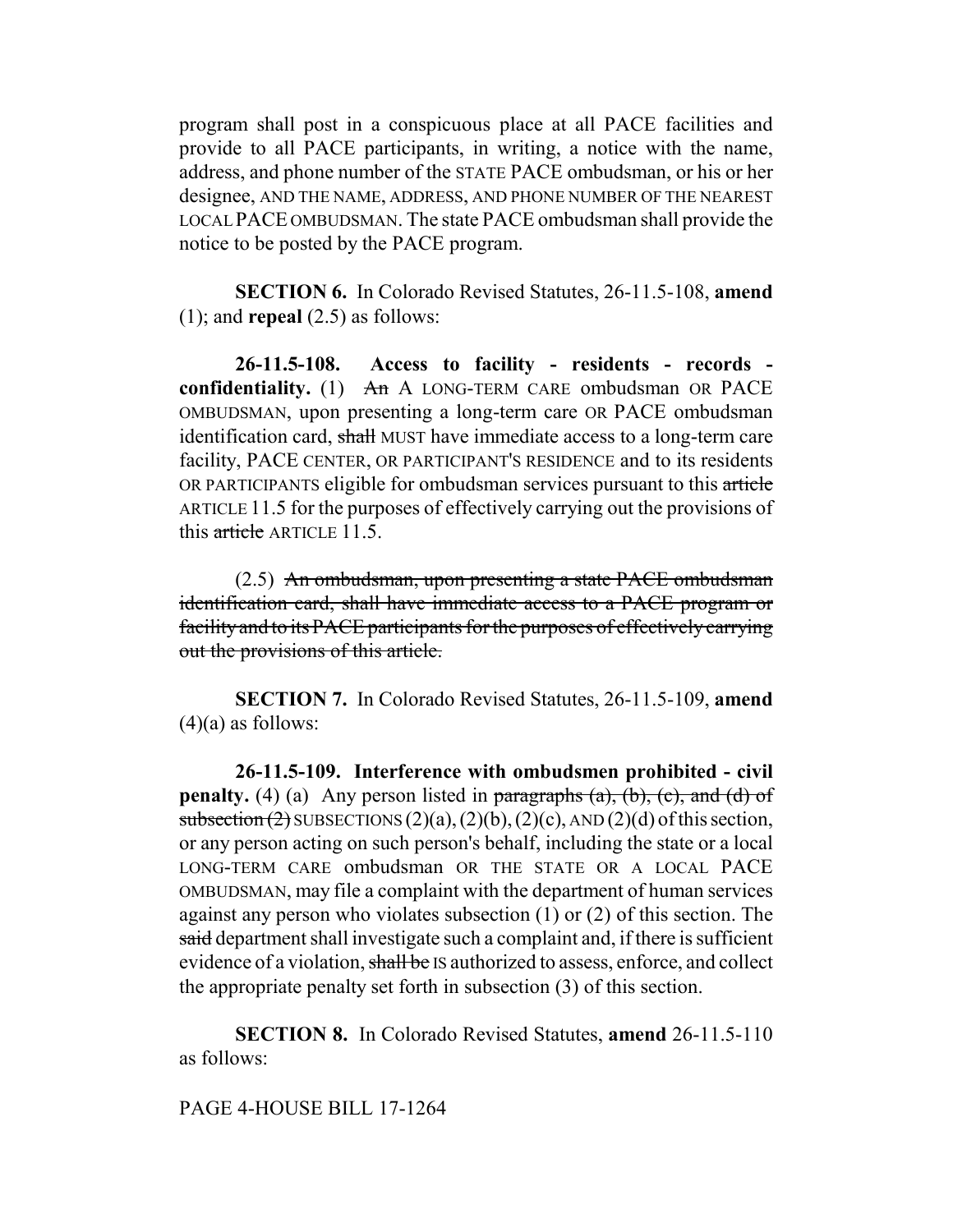**26-11.5-110. Immunity from liability.** Any LONG-TERM CARE ombudsman OR PACE OMBUDSMAN who, in good faith, acts within the scope of the duties and functions of this article ARTICLE 11.5 shall be IS immune from civil or criminal liability. For the purposes of this section, there shall be IS a rebuttable presumption that, when acting within the scope of the duties and functions of this article ARTICLE 11.5, an ombudsman acts in good faith. Nothing in this section shall be construed to abrogate or limit ABROGATES OR LIMITS the immunity or exemption from civil liability of any agency, entity, or person under any statute, including the "Colorado Governmental Immunity Act", article 10 of title 24. C.R.S.

**SECTION 9.** In Colorado Revised Statutes, 26-11.5-111, **amend** (1) introductory portion,  $(1)(a)$ ,  $(1)(b)$ , and  $(1)(e)$ ; and **add**  $(1)(f)$  as follows:

**26-11.5-111. Duties of state department - report - rules.** (1) In order to implement the provisions of this article ARTICLE 11.5, the state department shall carry out the following duties:

(a) Establish a statewide uniform reporting system to collect and analyze data relating to complaints and conditions in long-term care facilities or PACE programs for the purpose of identifying and resolving significant problems, with specific provision for the submission of such data on a regular basis to the state agency responsible for licensing or certifying long-term care facilities and TO THE DEPARTMENT OF HEALTH CARE POLICY AND FINANCING FOR PACE organizations;

(b) Establish procedures to assure that information contained in any files maintained in accordance with the state long-term care ombudsman program AND STATE PACE OMBUDSMAN PROGRAM shall be disclosed only at the discretion of the state long-term care ombudsman or the state PACE ombudsman, as applicable, and that the identity of a complainant be disclosed only with the written consent of such complainant or in accordance with a court order;

(e) Promulgate rules and regulations necessary for the efficient administration and operation of the state long-term care ombudsman program AND STATE PACE OMBUDSMAN PROGRAM; AND

(f) (I) PRIOR TO THE START OF THE 2018 LEGISLATIVE SESSION AND

## PAGE 5-HOUSE BILL 17-1264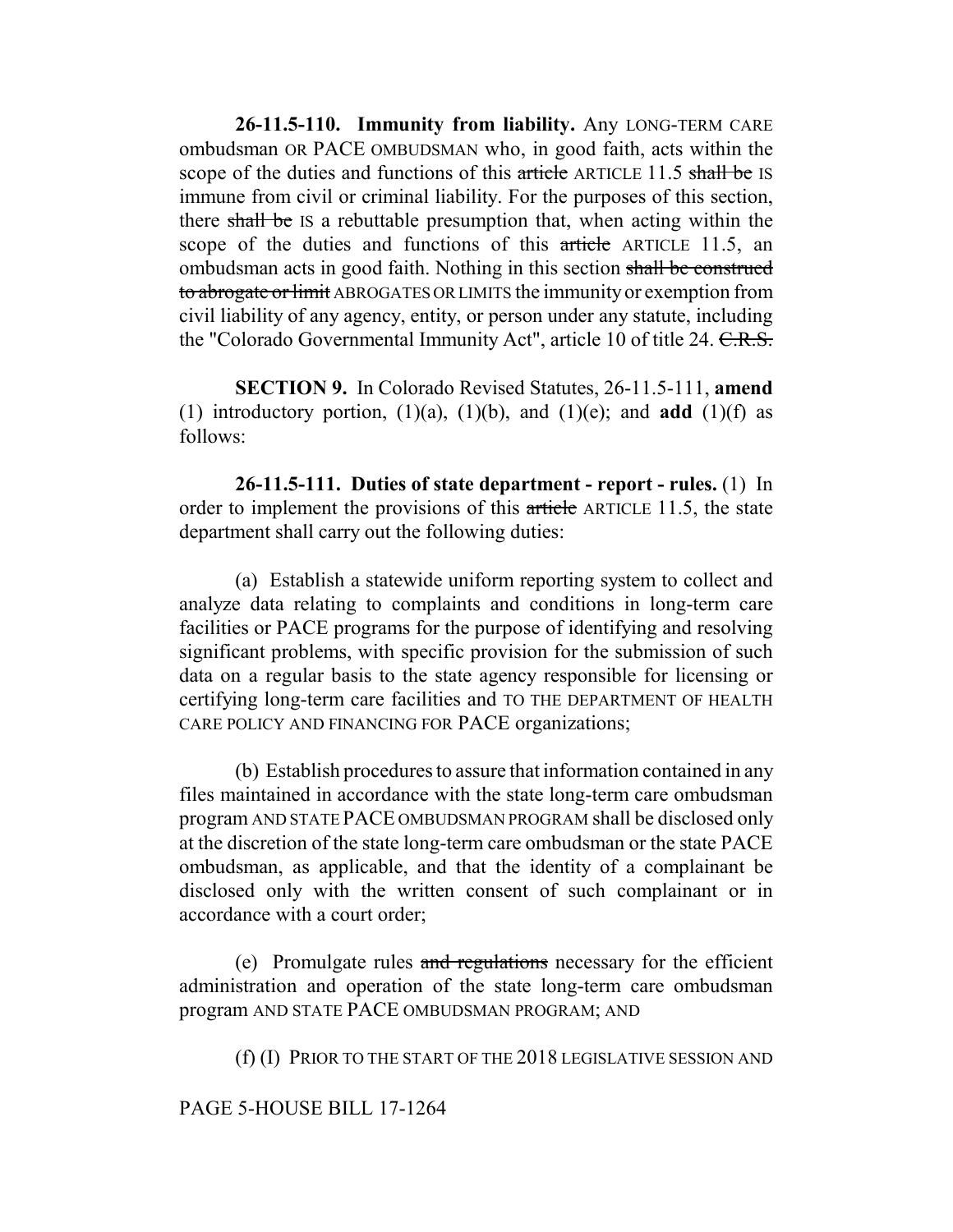ANNUALLY THEREAFTER, REPORT TO THE JOINT BUDGET COMMITTEE AND TO THE STATE DEPARTMENT'S LEGISLATIVE COMMITTEE OF REFERENCE PURSUANT TO SECTION 2-7-203 CONCERNING THE STATE LONG-TERM CARE OMBUDSMAN PROGRAM AND THE STATE PACE OMBUDSMAN PROGRAM, INCLUDING PROGRAM CASELOADS AND THE NEED, IF ANY, FOR ADDITIONAL LOCAL OMBUDSMEN IN THE PROGRAMS.

(II) NOTWITHSTANDING THE REQUIREMENT IN SECTION 24-1-136  $(11)(a)(I)$ , THE REQUIREMENT TO SUBMIT THE REPORT REQUIRED IN THIS SUBSECTION  $(1)(f)$  CONTINUES FOR FIVE YEARS. THIS SUBSECTION  $(1)(f)$  is REPEALED, EFFECTIVE JULY 1, 2022.

**SECTION 10.** In Colorado Revised Statutes, 26-11.5-113, **amend**  $(1)(a)$  and  $(1)(c)$ ; and **add**  $(1)(a.5)$  as follows:

**26-11.5-113. Duties of state PACE ombudsman - repeal.** (1) The state PACE ombudsman has the following duties and functions:

(a) NO LATER THAN JULY 1, 2017, establish statewide policies and procedures to identify, investigate, and seek the resolution or referral of complaints made by or on behalf of a PACE participant related to any action, inaction, or decision of any PACE organization or PACE provider or of any public agency, including the state department of human services and county departments of social services, that may adversely affect the health, safety, welfare, or rights of the PACE participant. THE POLICIES AND PROCEDURES ESTABLISHED PURSUANT TO THIS SUBSECTION (1)(a) MUST ENSURE THAT, WHILE UPHOLDING THE PARTICIPANT-DIRECTED NATURE OF AN OMBUDSMAN'S ADVOCACY, THE ACTIONS OF THE STATE PACE OMBUDSMAN OR LOCAL PACE OMBUDSMEN ARE CONSISTENT WITH A PACE ORGANIZATION'S DUTIES AND RESPONSIBILITIES UNDER FEDERAL LAW;

(a.5) NO LATER THAN OCTOBER 1, 2017, PROVIDE TRAINING AND TECHNICAL ASSISTANCE TO PERSONNEL OF LOCAL PACE OMBUDSMAN PROGRAMS. THE TRAINING MUST BE DEVELOPED IN CONSULTATION WITH PACE ORGANIZATIONS AND OTHER PERSONS OR ENTITIES WITH PACE EXPERTISE, AS APPROPRIATE. UPON SUCCESSFUL COMPLETION OF TRAINING, THE OFFICE MAY DESIGNATE PERSONNEL AS QUALIFIED REPRESENTATIVES OF THE OFFICE AND, IF DESIGNATED, SHALL ISSUE A PACE OMBUDSMAN IDENTIFICATION CARD TO THE PERSONNEL.

## PAGE 6-HOUSE BILL 17-1264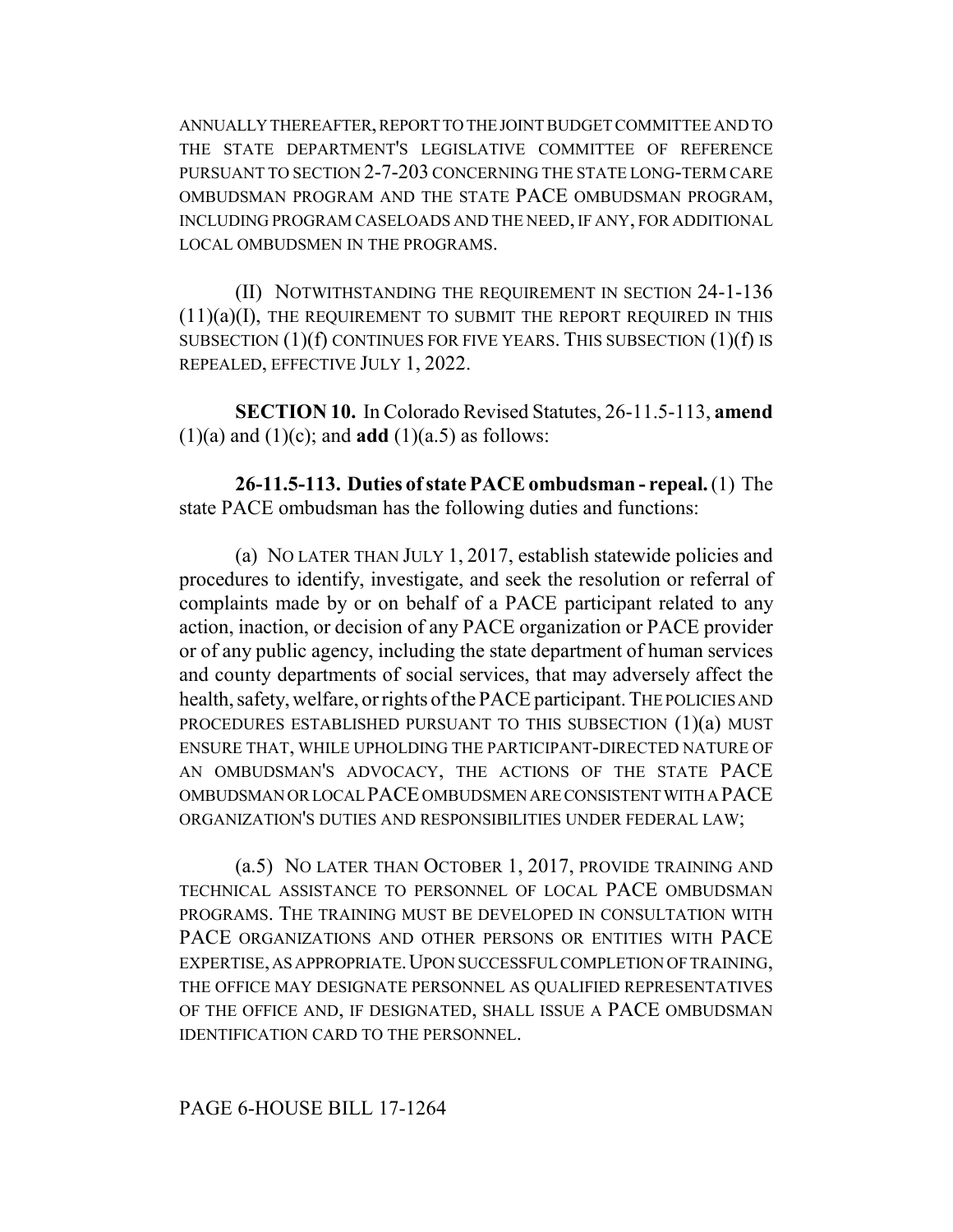(c) NO LATER THAN JULY 1, 2017, prepare AND DISTRIBUTE a notice informing PACE participants of the existence of a state PACE ombudsman and the duties of the state PACE ombudsman for posting at all PACE programs and facilities, AND UPDATE THE NOTICE, AS NECESSARY, TO INCLUDE INFORMATION CONCERNING LOCAL PACE OMBUDSMEN.

**SECTION 11.** In Colorado Revised Statutes, **repeal** 26-11.5-114.

**SECTION 12. Appropriation.** For the 2017-18 state fiscal year, \$75,000 is appropriated to the department of human services. This appropriation is from the general fund. To implement this act, the department may use this appropriation for the state ombudsmen program.

**SECTION 13. Safety clause.** The general assembly hereby finds,